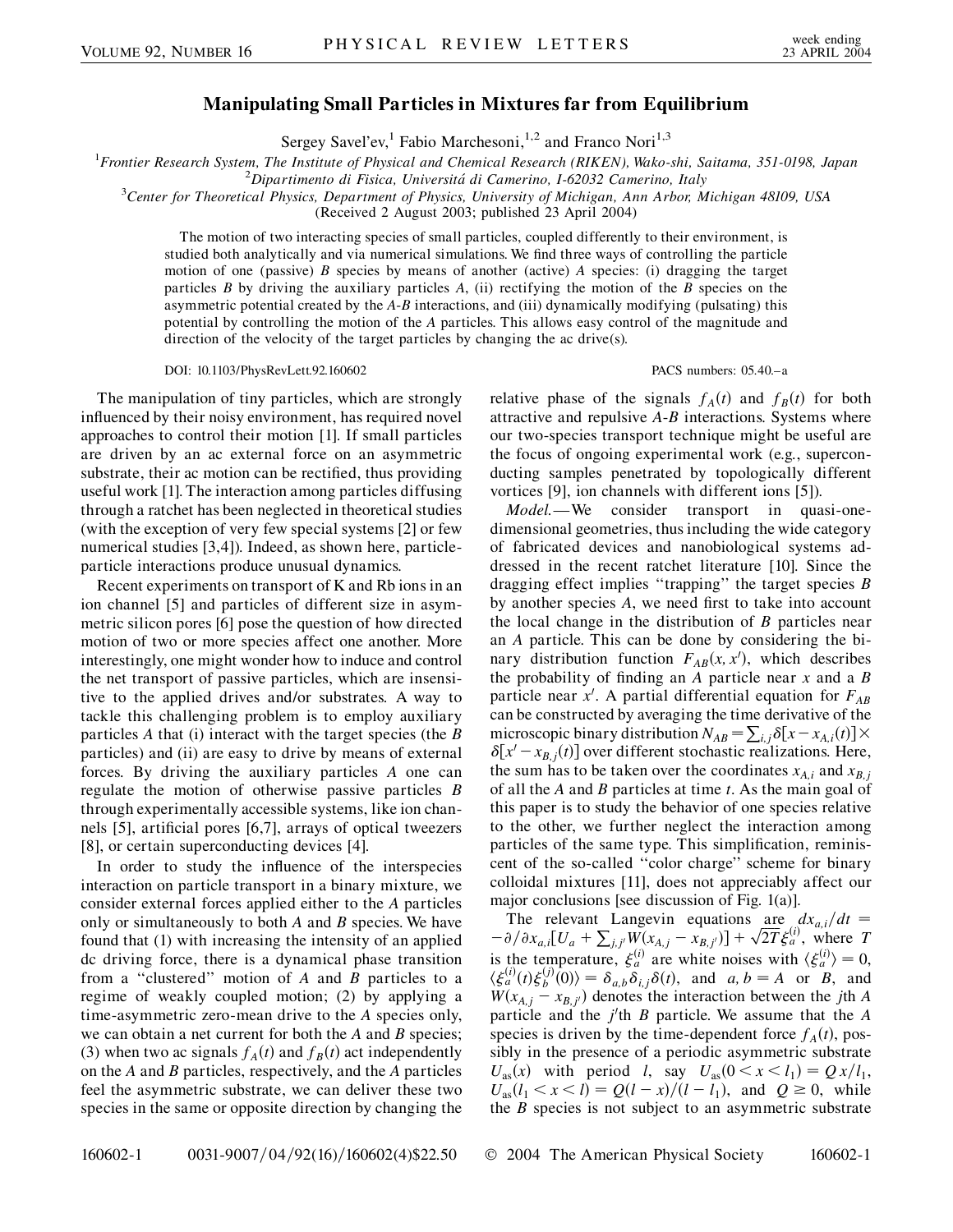but only to the external force  $f_B(t)$ ; namely,  $U_A = U_{as} - f_A(t)x$ , and  $U_B = -f_B(t)x$ . The Langevin equations can be manipulated to determine the time evolution of  $F_{AB}$  at *B* densities  $n_B$  much lower than the *A* density  $n_A$ :

$$
\partial_t F_{AB} = \partial_x \{ F_{AB} \partial_x \mathcal{E}_A + T \partial_x F_{AB} \} + \partial_{x'} \{ F_{AB} \partial_{x'} \mathcal{E}_B + \int dx'' F_{ABA}(x, x', x'') \partial_{x'} W(x' - x'') + T \partial_{x'} F_{AB} \}, \tag{1}
$$

where  $\mathcal{E}_A = U_A(x) + W(x - x'), \ \mathcal{E}_B = U_B(x') + W(x - x'),$ and  $F_{ABA}(x, x', x'')$  is the three-particle distribution function related to the probability of finding two *A* particles



FIG. 1 (color). Dragging particles *B* by auxiliary particles *A* in the case of no substrate,  $U_{\text{as}} = 0$ , and interaction strength  $g = \pm 0.02$ . (a) Symbols are from molecular dynamics (MD) simulations (red and blue symbols for repulsive and attractive *A*-*B* interactions, respectively) with time step  $dt = 47 \times 10^{-5}$ ; black lines are the results of analytical calculations. The green/ magenta and olive/orange symbols are data for  $n_A = 40$ ,  $g =$  $\pm 0.02$  and nonzero interactions between the same particles  $g_a = 0.01/- 0.005$ . (b) The mobility of *A* and *B* particles versus dc force  $A_{dc}$  obtained from the MD simulations for lower temperature and repulsive interactions. The different numbers of particles in a cluster are chosen as  $(N_A, N_B)$  =  $(1, 1)$  red,  $(2, 2)$  brown,  $(2, 1)$  magenta,  $(3, 1)$  green. For comparison, the case of attractive interaction and  $(N_A, N_B) = (1, 1)$ is shown in blue. Open (filled) symbols refer to active (passive) particles. (d), (e) The net velocities  $V_A$  and  $V_B$ , from MD, versus driving amplitude *A* (d) or frequencies  $\omega_2/\omega_1$  (e) for  $\lambda =$ 0*:*075. The time-asymmetric signal used in (d) is shown in (c). Red and blue symbols in (d) correspond to repulsive and attractive interactions. The black line in (d) and black squares in (e) represent  $V_B$  calculated analytically.

in *x* and *x*<sup>*u*</sup> and a *B* particle in *x*<sup>*i*</sup>. Hereafter,  $\partial_t = \partial/\partial t$  and  $\partial_x = \partial/\partial x$ .

Next, we express  $F_{ABA}$  in terms of one-particle  $F_a$  and binary distribution  $F_{AB}$  functions. In general, a binary function can be written as  $F_{AB}(x, x') = F_A(x)F_B(x')$  ×  $G[(x + x')/2, x - x']$  where  $F_A$  and  $F_B$  are the oneparticle distributions for *A* and *B* and *G* defines the deviation of the distribution of the *A* particles near a *B* particle. Thus, the three-particle distribution can be expressed as  $F_{ABA}(x, x', x'') = F_B(x')F_A(x)G[(x + x')/2, x - x'] \times$  $F_A(x'')G[(x'+x'')/2, x''-x']$ . We also consider the interaction range  $\lambda$  of the *A*-*B* interactions to be much smaller than *l*. In such a case we can assume long distances  $|x - x'| \gg \lambda$  (where  $G[(x + x')/2, x - x'] = 1$ ) in order to derive  $F_A$  and  $F_B$ , and short distances  $|x - x'| \leq \lambda$  to calculate *G*. In the long distance limit, we obtain the Fokker-Planck equations for  $F_A$  and  $F_B$ :

$$
F_A \partial_x U_A + T \partial_x F_A = -j_A,
$$
  

$$
F_B(\partial_x [U_B + gF_A] + \beta F_A) + T \partial_x F_B = -j_B
$$
 (2)

with effective interaction constant  $g(x) = \int dy W(y) \times$  $G(x, y)$  and dragging coefficient  $\beta(x) = \int dy W(y) \partial_y x$  $G(x, y) - \partial_x g(x)/2$ . The particle currents  $j_a$  are defined by  $\partial_t F_a = -\partial_x j_a$  and, in the adiabatic approximation studied below, depend on the instantaneous value of the driving forces  $f_a(t)$ . The equation for the correcting factor  $G(x, y)$  can be easily constructed by imposing  $|y| \leq$  $\lambda \ll l$  in Eq. (1). For simplicity, we display only the case when  $U_{\text{as}} = 0$ , i.e.,

$$
\partial_y \{ G[\partial_y W(y) - V_{AB}] + T \partial_y G \} = 0, \tag{3}
$$

where  $V_{AB} = V_A - V_B = j_A/n_A - j_B/n_B$  is the relative velocity. Therefore, the *A*-*B* interaction produces (1) an effective potential  $g(x)F_A$  acting on the *B* particles, which were originally insensitive to the substrate, and (2) an effective drag  $\beta F_A$  exerted by the *A*s on the *Bs*.

We concentrate now on three potential applications to transport control in microdevices that allow an instructive comparison between analytical solutions and numerical simulations of a driven binary mixture.

*Dragging by auxiliary particles*.—When no force acts on the *B* species, the dc-driven *A* particles can drag along the *B* particles. When  $U_{\text{as}} = 0$  [Eq. (3)], the dragging problem (with  $f_B = 0$  and  $f_A = A_{dc}$ ) is solved analytically. If  $j_A = j_B = 0$ , the function *G* is a simple Boltzmann distribution  $G = \exp(-W/T)$ , while if  $V_A > 0$ one obtains  $G = (V_{AB}/2T) \int_{y}^{\infty} dz \exp\{[W(z) - W(y) V_{AB}(z - y)/2$ ]/*T*}. Inserting *G* in Eq. (2) yields  $V_A = f_A$ ,  $V_{AB}$ ( $\zeta$  *y*)/2*j*/*1j*. Inserting  $\Theta$  in Eq. (2) years  $V_A$  *y*<sub>A</sub>,<br> $V_B = n_A \int dy G(y) \partial_y W$ . Next, we performed numerical simulations of the Langevin equations for the *A* and *B*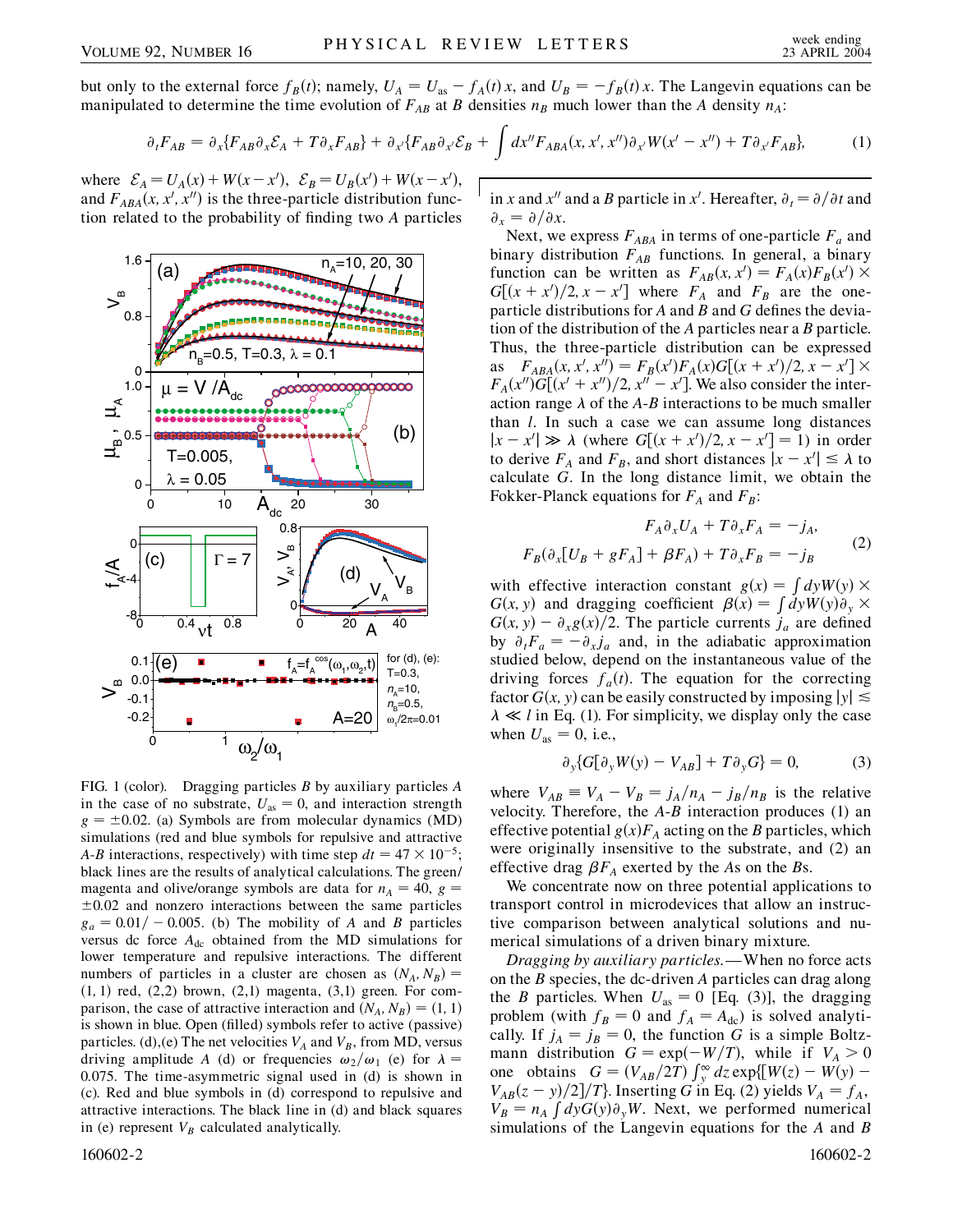particles with  $W(y) = g(\lambda - |y|)/\lambda^2$ , if  $|y| < \lambda$ , and  $W = 0$ otherwise. In spite of the finite interaction length  $\lambda$  introduced in our simulation, the analytical equation for  $V_B$ obtained above describes fairly closely our data in Fig. 1(a), showing that the dragging effect attains a maximum for a certain value of  $A_{dc}$ . Introducing the pair interaction between the particles of the same type  $W_a(y)$  =  $g_a(\lambda - |y|)/\lambda^2$  if  $|y| < \lambda$  and  $W_a = 0$  otherwise, we found a similar dependence of  $V_B$  on  $A_{dc}$  [see Fig. 1(a)] also outside the ''color charge'' scheme. With decreasing temperature, the solution of the derived transcendental equation for  $V_B$  vanishes, signaling the occurrence of a dynamical phase transition. Indeed, for weak driving forces, all *A* and *B* particles tend to cluster together. In order to estimate both the maximum driving force  $A_{dc}^{crit}$ for the clusters to be stable and their translational velocity  $V_{\text{clust}}$ , we introduce force-balance equations for clustered *N<sub>A</sub> A* and *N<sub>B</sub> B* particles at  $T = 0$ :  $V_A = V_{\text{clust}} =$  $f_A - N_B f_{int}$ ;  $V_B = V_{clust} = N_A f_{int}$  with interaction force  $f_{\text{int}} \le \max|\partial_y W| = |g|/\lambda^2$ . Thus, we obtain  $V_{\text{clust}} =$  $N_A f_A / (N_A + N_B)$  for a dc driving force  $A_{\text{dc}} < A_{\text{dc}}^{\text{crit}}$  and  $A_{\text{dc}}^{\text{crit}} = (N_A + N_B) \cdot \max_{\theta_y} |\theta_y W|$ . This gives the cluster mobility  $\mu_{\text{clust}} = V_{\text{clust}}/A_{\text{dc}} = 1/2, 1/2, 2/3, 3/4$  and critical force  $A_{\text{dc}}^{\text{crit}}(|g| = 0.02, \lambda = 0.05) = 16, 32, 24, 32$  for clusters with  $(N_A, N_B) = (1, 1), (2, 2), (2, 1), (3, 1),$  respectively. These numbers are in good agreement with simulation results of Fig. 1(b).

*Rectifying the ac dragging*.—The dragging effect may be used to induce a net motion of both *A* and *B* particles in the absence of a substrate,  $U_{\text{as}} = 0$ : As an additional ingredient, a time-asymmetric zero-average force [like the sinusoidal force  $f_A(t) = f_A^{\cos}(\omega_1, \omega_2) = A(\cos \omega_1 t +$  $\cos \omega_2 t$ ) with  $\omega_2 = 2\omega_1$ , or the rectangular waveform of Fig. 1(c)] must be applied to one species, say, the auxiliary particles *A*. Indeed, applying the alternate signals  $f_A = -\Gamma A$  and  $f_A = A$ , during the time intervals  $t_1 = 1/$  $(1+\Gamma)\nu$  and  $t_2 = \Gamma/(1+\Gamma)\nu$ , respectively, forces timeperiodic particle flows with frequency  $\nu$ . The net *B* current can be written as  $\langle V_B \rangle_t = [V_B(f_A = \Gamma A) +$  $\Gamma V_B(f_A = -A)$ ]/(1 +  $\Gamma$ ) with time-asymmetry factor  $\Gamma$ . The average  $\langle V_B \rangle_t$  can be easily calculated through our analytical expression for the thermally averaged  $V_B$  as well as from simulations; data and analytical results compare very well [Fig. 1(d)]. The rectification due to the *A*-*B* dragging can also be seen as spikes or resonances [Fig. 1(e)] on the dependence of the net velocities  $V_B$  and *V<sub>A</sub>* on the frequency  $\omega_2$ , if the signal  $f_A = f_A^{\cos}(\omega_1, \omega_2)$ with two frequencies is applied. When changing  $\omega_2/\omega_1$ , the change of the sign of the net velocities allows one to effectively control the motion of both species.

*Rectification via the effective potential created by the auxiliary particles*.—If the *A* particles move on an asymmetric substrate, the equation for *G* becomes complicated. Thus, we will now consider a mean-field (MF) approximation when  $G = 1$  [12]. Even though dragging is lost in such an approximation ( $\beta = 0$ ), the effective potential acting upon the target *B* particles can be 160602-3 160602-3



FIG. 2 (color). How to control the net velocities  $V_A$ ,  $V_B$ by ac forces  $f_A$  and  $f_B$  on an asymmetric substrate potential [green profile in (a)] coupled to the *A* particles, only. We set  $\lambda = 0.075$ ,  $n_A = 50$ ,  $n_B = 1$ ,  $dt = 0.00047$ ,  $|g| =$ 0.02,  $Q = -1$ ,  $l_1 = 0.9$ , and  $T = 0.6$ . (a) The effective MF potential (red and blue landscapes) felt by the *B* particles when the *A* particles are forced towards the ''hard'' (to the right) or to the ''easy'' (to the left) directions, respectively. (b)  $V_A$  and  $V_B$  versus the ac amplitude *A* of  $f_A$  and  $f_B$  calculated in the MF approximation for the repulsive/attractive *A*-*B* interaction and in-phase (red/blue), out-of-phase (pink/light blue), and  $\pi/2$ -shifted (orange/violet) ac forces. (c) The MD data of  $V_B$  for repulsive/attractive species and in-phase (red/ blue triangles) and opposite-phase (red/blue circles) driving forces; black symbols mark  $V_A$ . (d) The same as in (c) with red/ blue squares for repulsive/attractive interactions and  $\pi/2$ -shifted ac forces; black symbols are *V<sub>A</sub>*. (e) The ac force is applied only to the *A* species (i.e.,  $f_B = 0$ ).  $V_B$  is marked by red/blue up triangles for repulsive/attractive interactions, the corresponding  $V_A$  marked by down triangles/circles. (f) The ac force is applied only to *B* particles  $(f_A = 0)$ , *VA* is very weak (black symbols), but the ac motion of *B* particles is rectified by an effective asymmetric potential ( $V_B$ is plotted by red/blue symbols for repulsive/attractive interactions). (g) The dependence of the net velocities  $V_A$  (black squares from  $MD$ ) and  $V_B$  (red open symbols from  $MD$  and green filled circles calculated analytically and linearly scaled to fit MD data) on the frequency ratio  $\omega_B/\omega_A$  (odd rations provide peaks) for repulsive interactions and  $A_A = A_B = 8$ ,  $\phi_A = \phi_B = 0.$